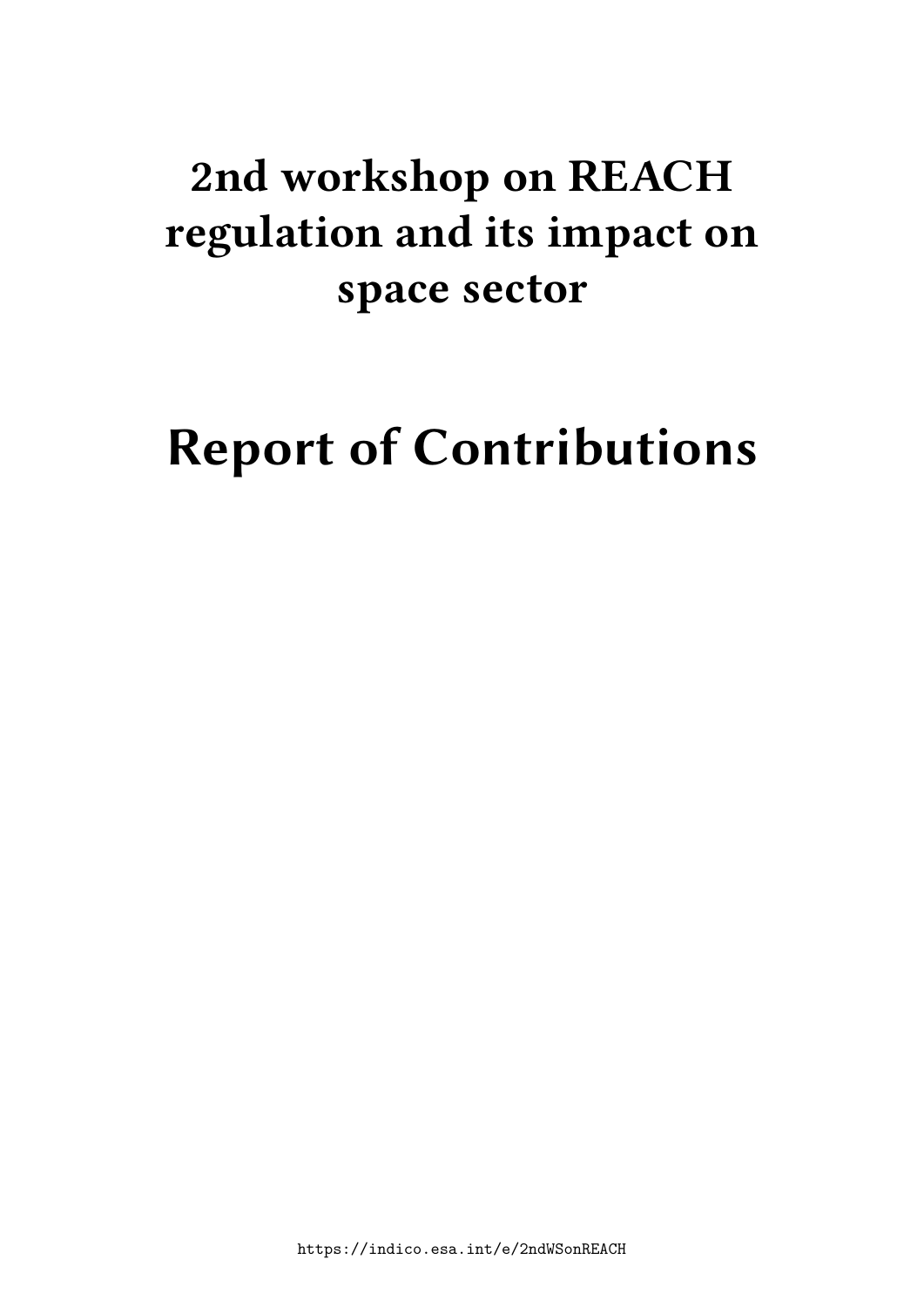2nd workshop on … / Report of Contributions Intoduction of 2nd REACH works …

Contribution ID: 1 Type: **not specified** 

## **Intoduction of 2nd REACH workshop**

*Tuesday, 13 November 2018 09:30 (10 minutes)*

**Presenter:** CONTINO, marie-christine (ESA)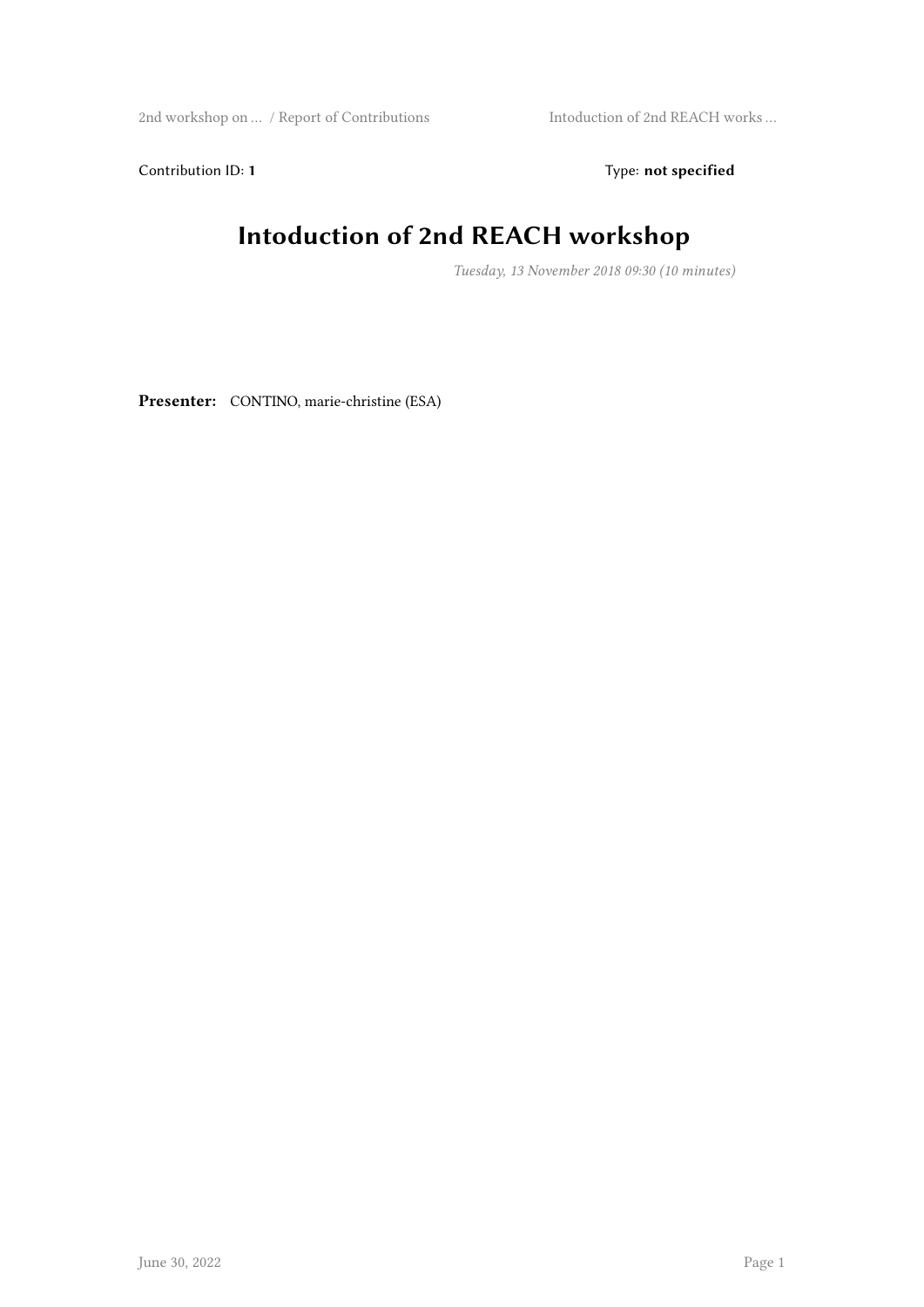Contribution ID: 3 Type: **not specified** 

### **REACH regulation current status and focus on outlook**

*Tuesday, 13 November 2018 09:40 (30 minutes)*

**Presenter:** Mr TIM, Becker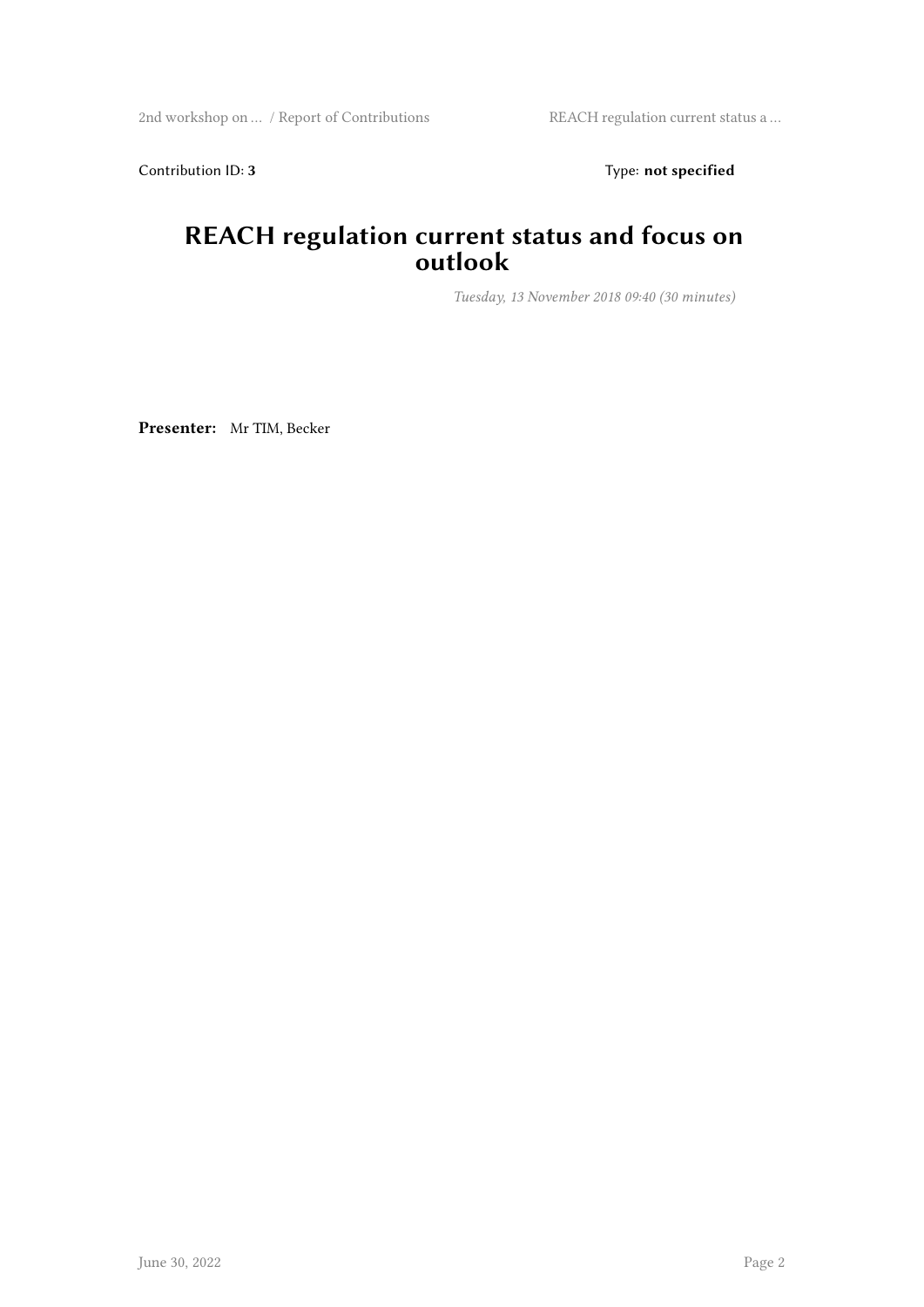Contribution ID: 4 Type: **not specified** 

#### **REACH obsolescence management in the European space sector**

*Tuesday, 13 November 2018 10:10 (20 minutes)*

**Presenter:** HEISKANEN, Paavo (ESA)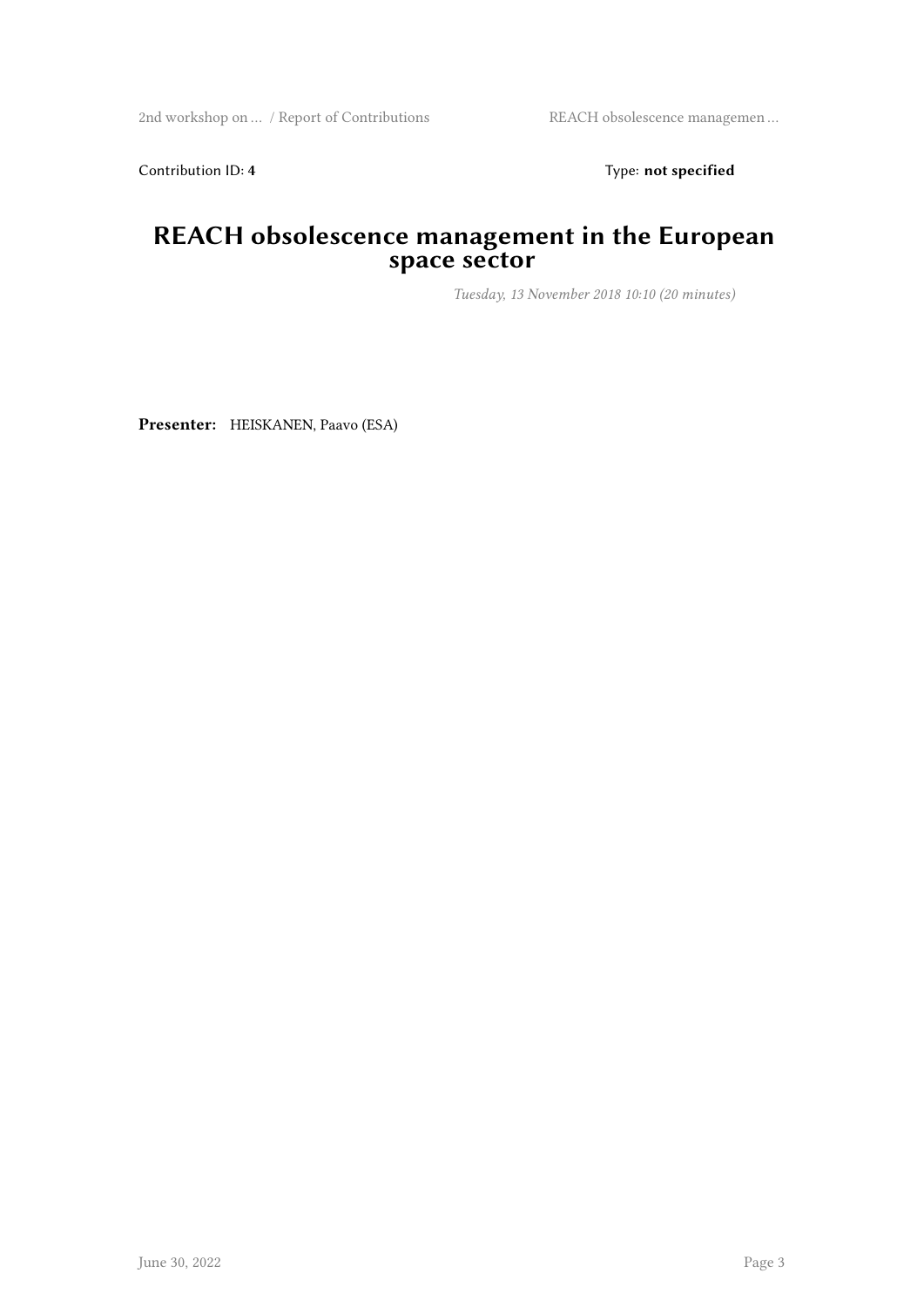2nd workshop on … / Report of Contributions REACH evolution in next five yea …

Contribution ID: 5 Type: **not specified** 

#### **REACH evolution in next five years in scope of autorisation applications and regulation (VC)**

*Tuesday, 13 November 2018 10:30 (30 minutes)*

**Presenter:** Mr LOGTMEIJER, Christiaan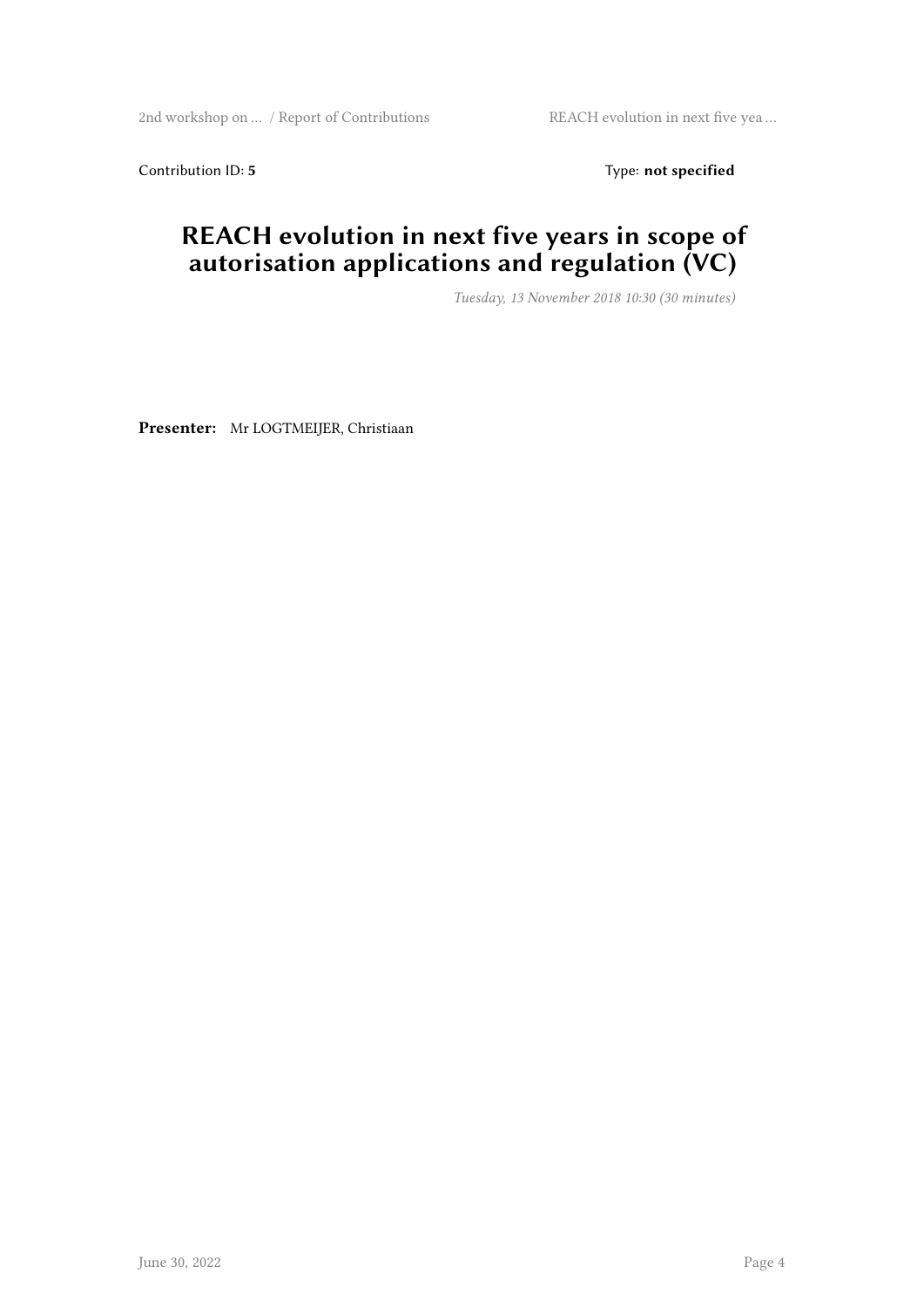Contribution ID: 6 Type: not specified

## **REACH Policy at European Defence Agency (EDA)**

*Tuesday, 13 November 2018 11:15 (30 minutes)*

**Presenter:** Mr COSTAS, Tataroglou (EDA)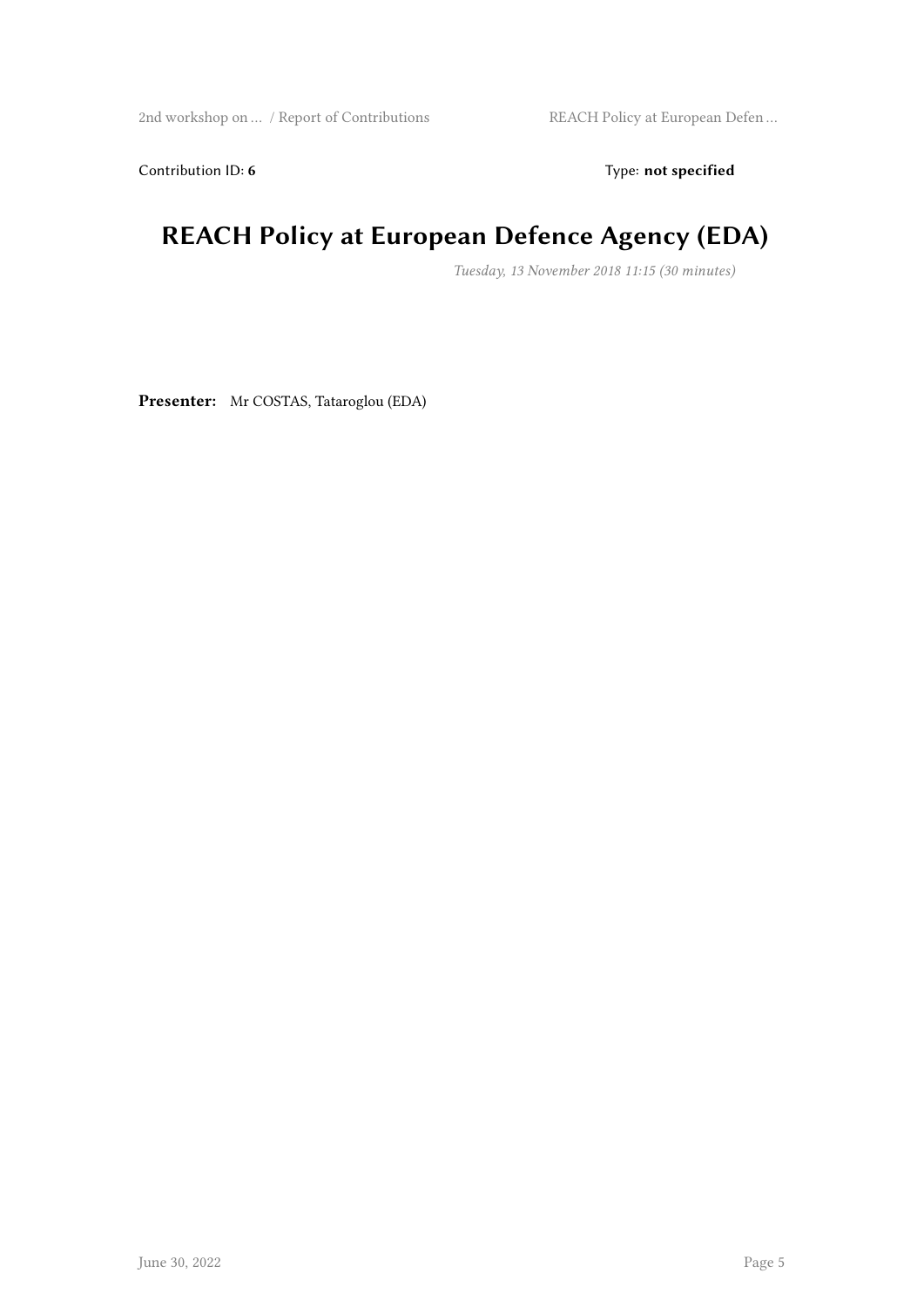Contribution ID: 7 Type: **not specified** 

### **Automotive Industry: an approach adapted to large production industry**

*Tuesday, 13 November 2018 11:45 (30 minutes)*

**Presenter:** Mr ROLLAND, Philippe (Renault)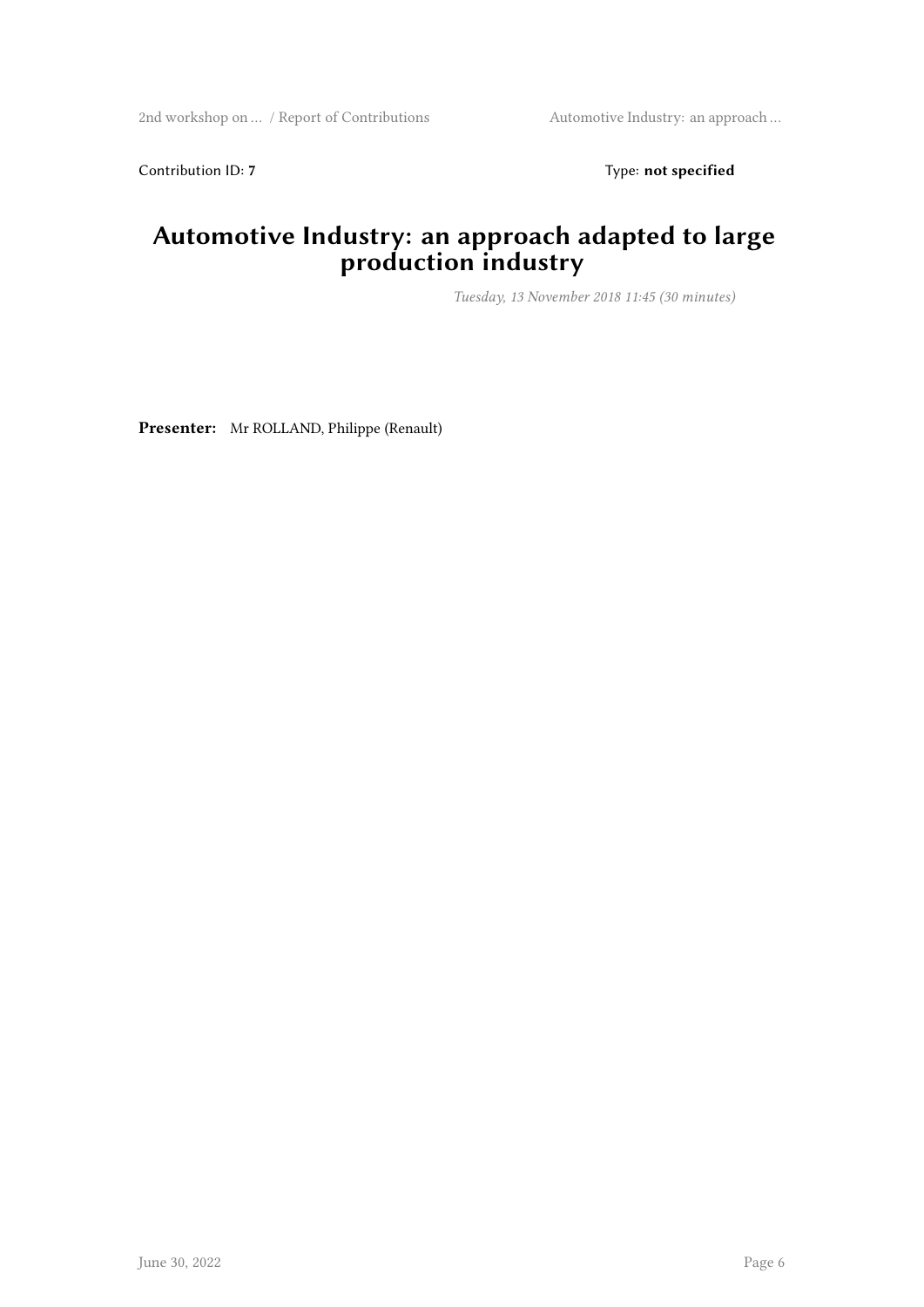Contribution ID: 8 Type: **not specified** 

## **Open Discussion**

*Tuesday, 13 November 2018 12:15 (15 minutes)*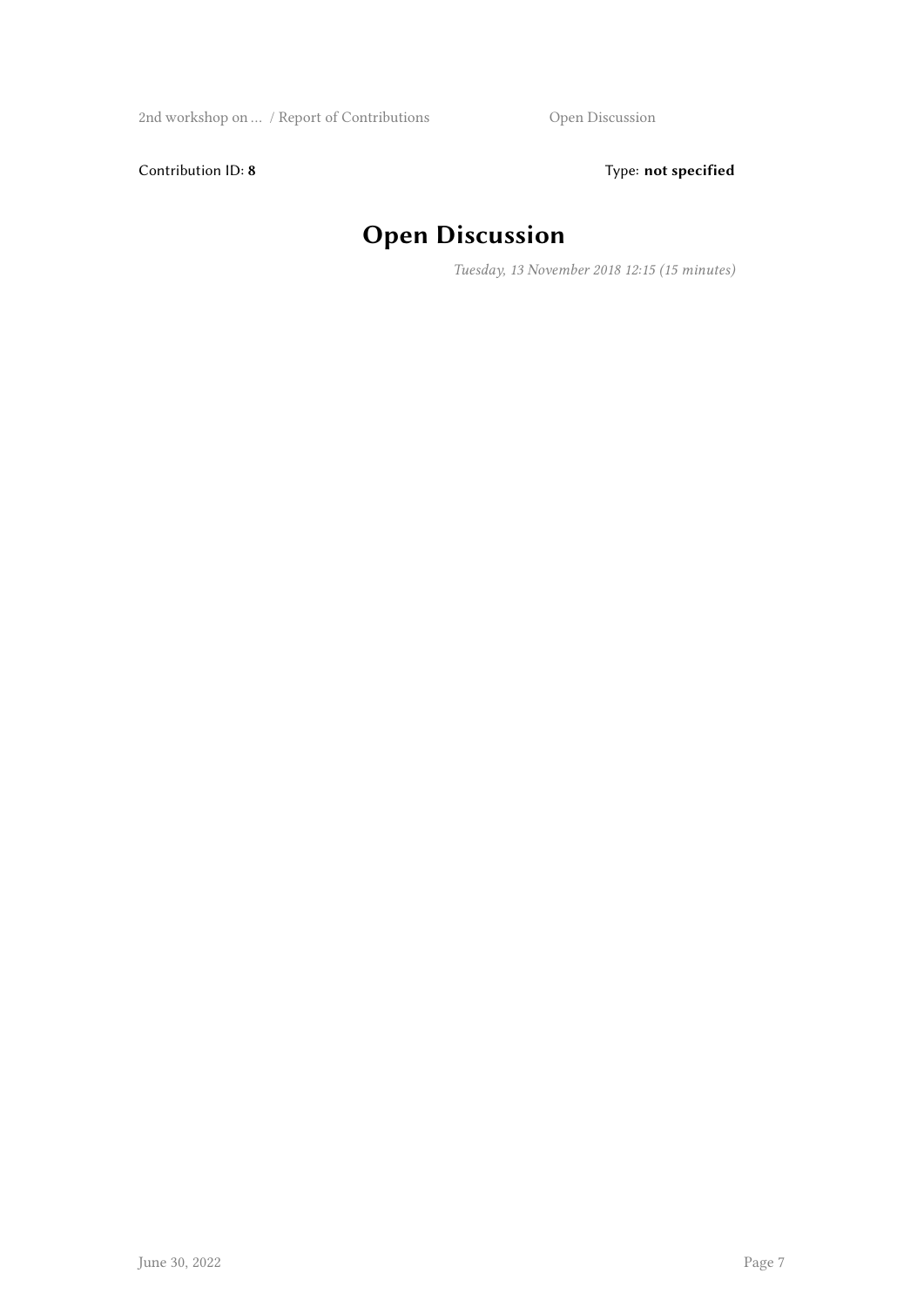Contribution ID: 9 Type: **not specified** 

## **REACH Within ArianeGroup**

*Tuesday, 13 November 2018 14:00 (30 minutes)*

**Primary author:** Mr ZIEGLER, Thorsten (ArianeGroup)

**Presenter:** Mr ZIEGLER, Thorsten (ArianeGroup)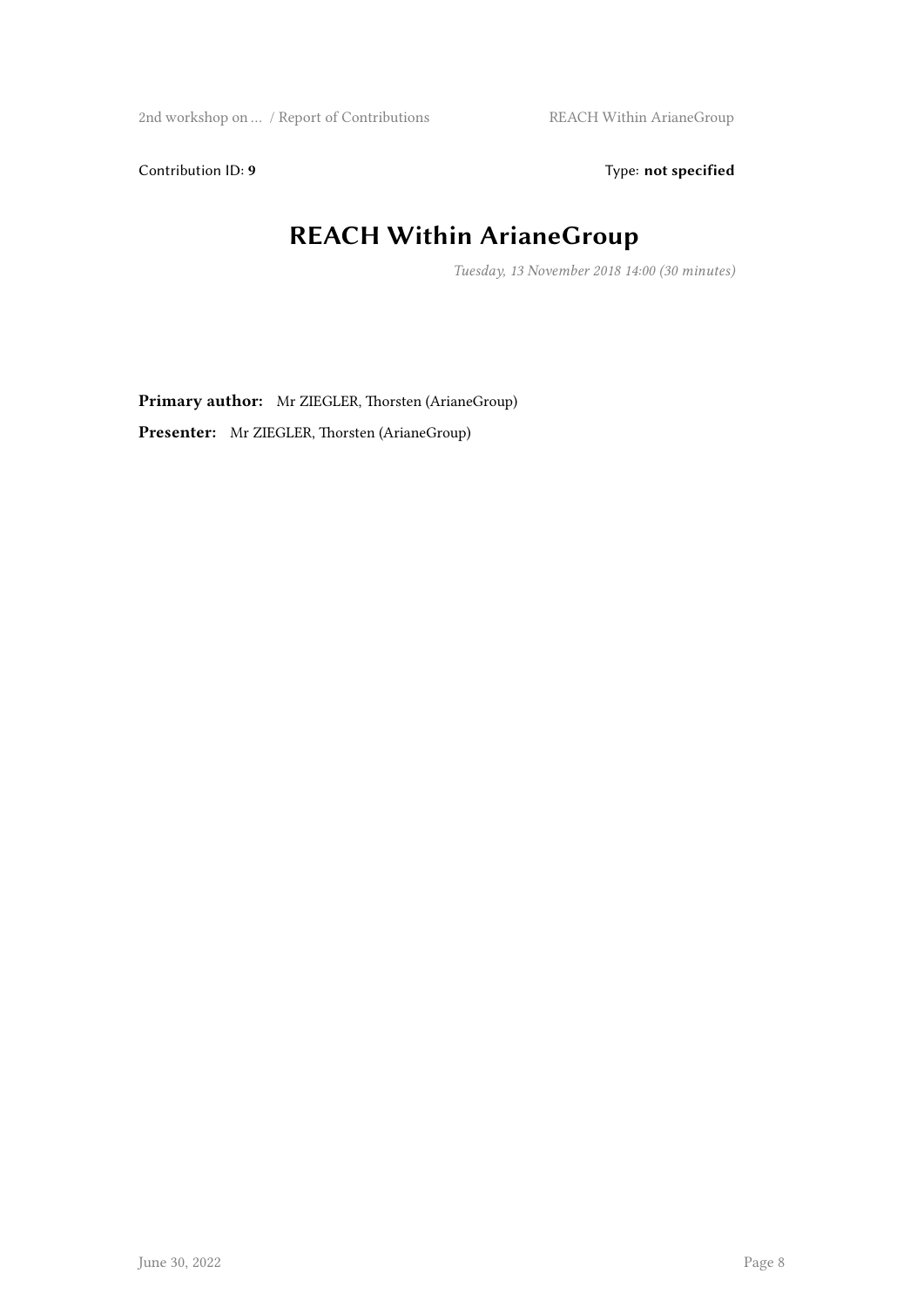2nd workshop on ... / Report of Contributions Critical Technologies for Space Tr ...

Contribution ID: 10 **Type:** not specified

## **Critical Technologies for Space Transportation**

*Tuesday, 13 November 2018 14:30 (20 minutes)*

**Presenter:** Mr KRANZ, Thilo (ESA)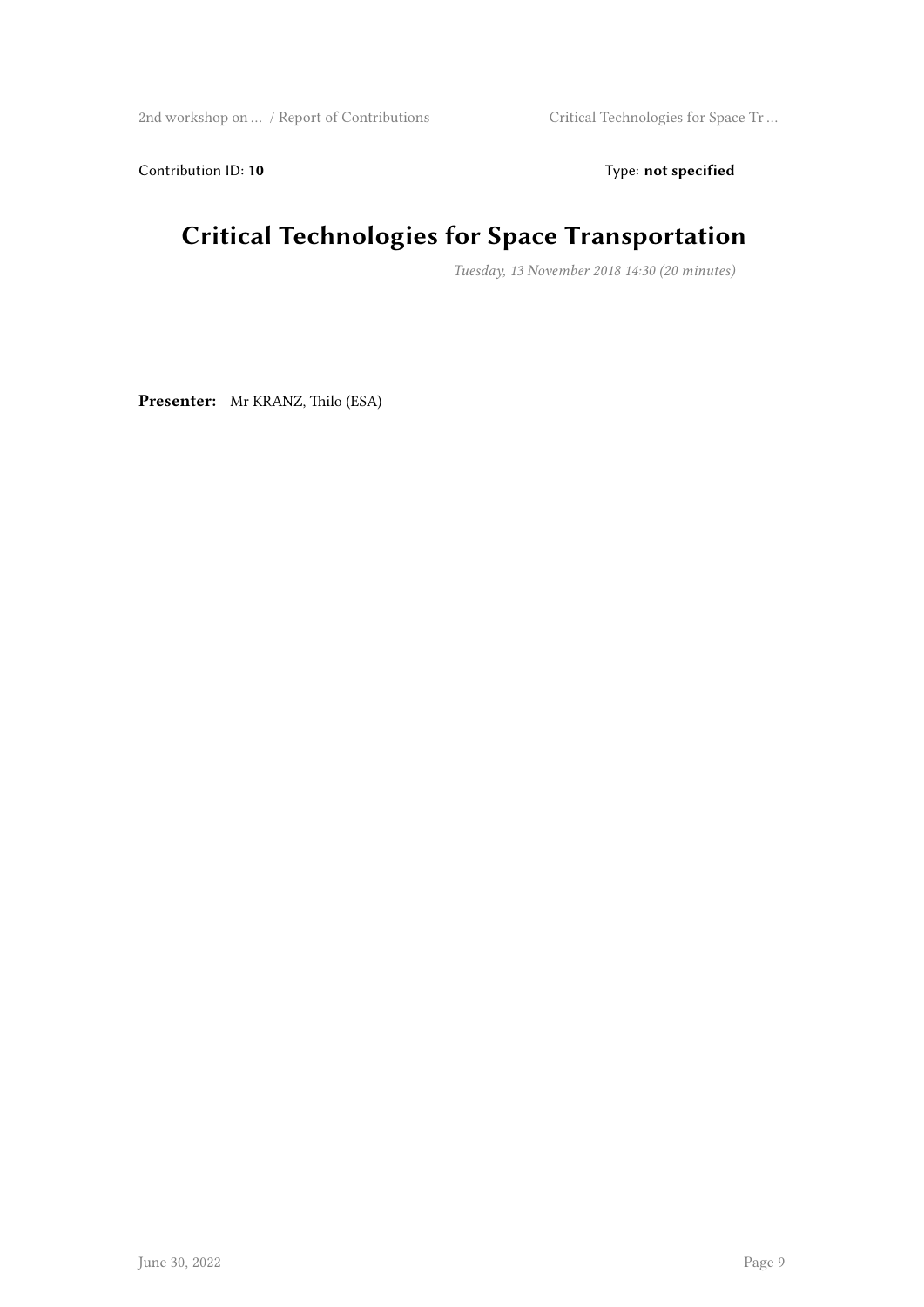Contribution ID: 11 Type: **not specified** 

#### **How to face the REACh constraints for the spatial projects**

*Tuesday, 13 November 2018 14:50 (30 minutes)*

**Presenter:** Mr DURIN, Christian (CNES)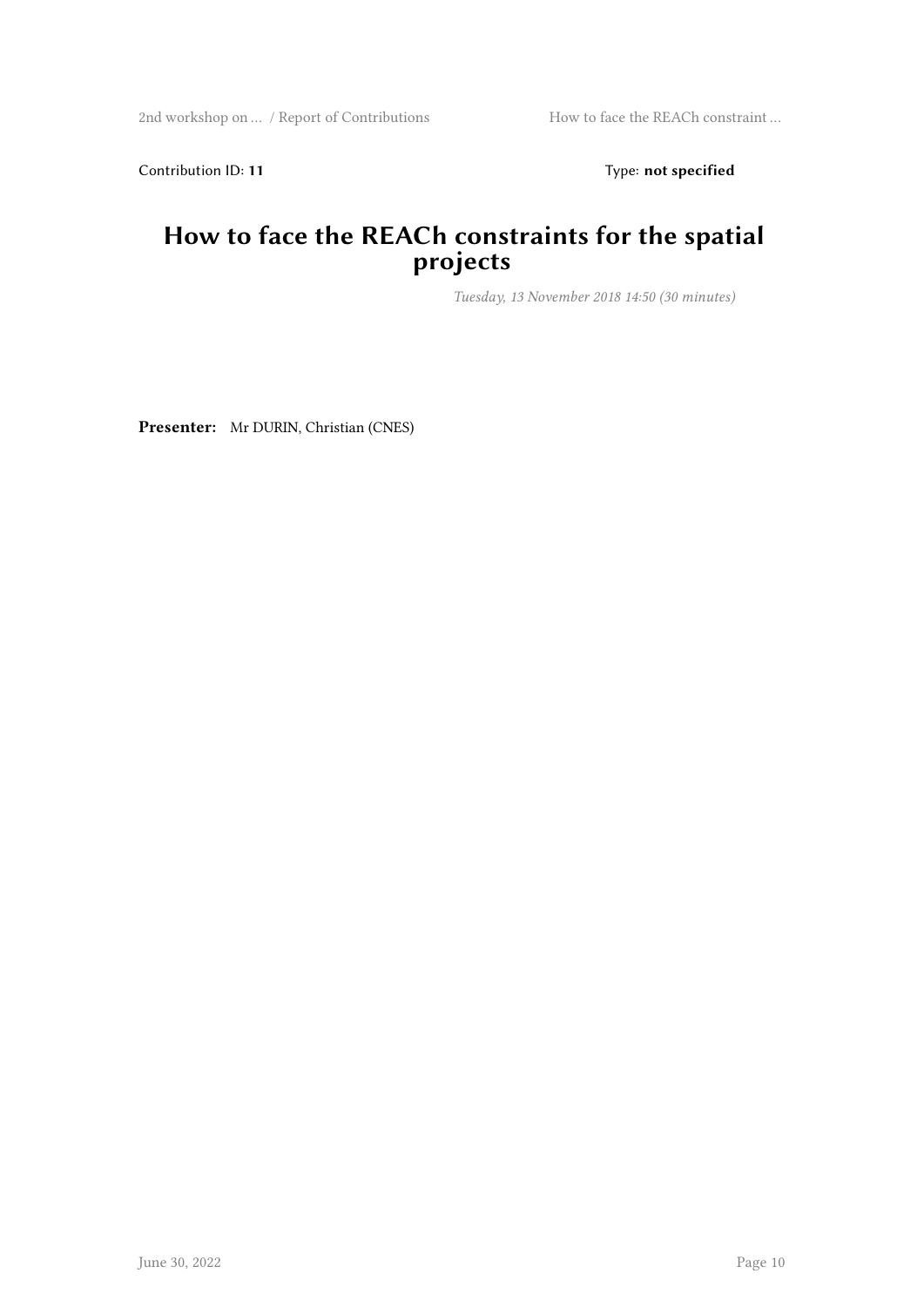Contribution ID: 12 Type: **not specified** 

#### **Current status of activities on Cr VI free conversion coatings development and testing**

*Tuesday, 13 November 2018 15:20 (20 minutes)*

**Presenter:** PIGLIARU, Lucia (materials and processes engineer)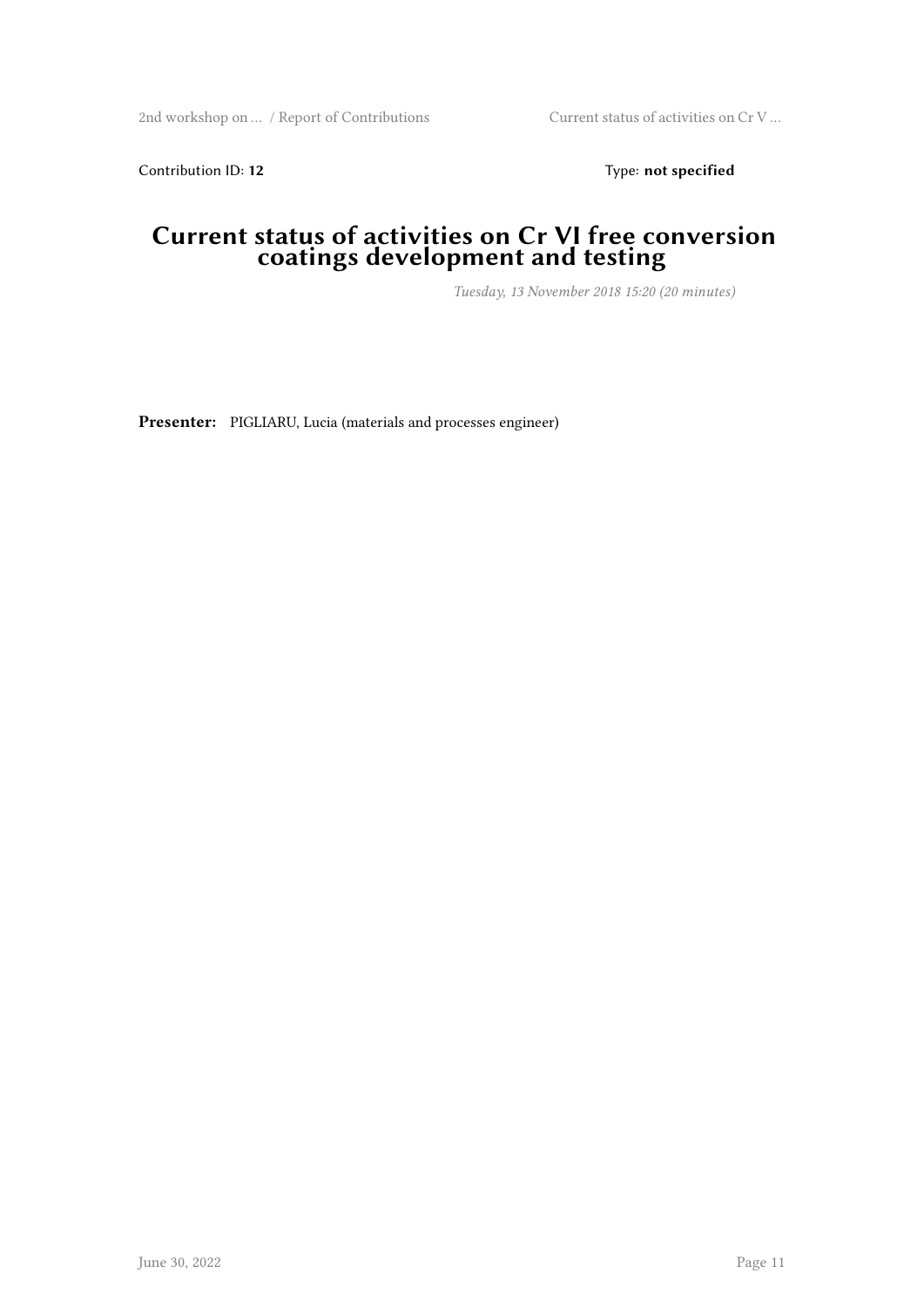Contribution ID: 13 Type: **not specified** 

#### **ISU 3Is space education engaging with REACH and its impact on space and society**

*Tuesday, 13 November 2018 15:40 (20 minutes)*

**Presenter:** Mr WELCH, Chris (ISU)